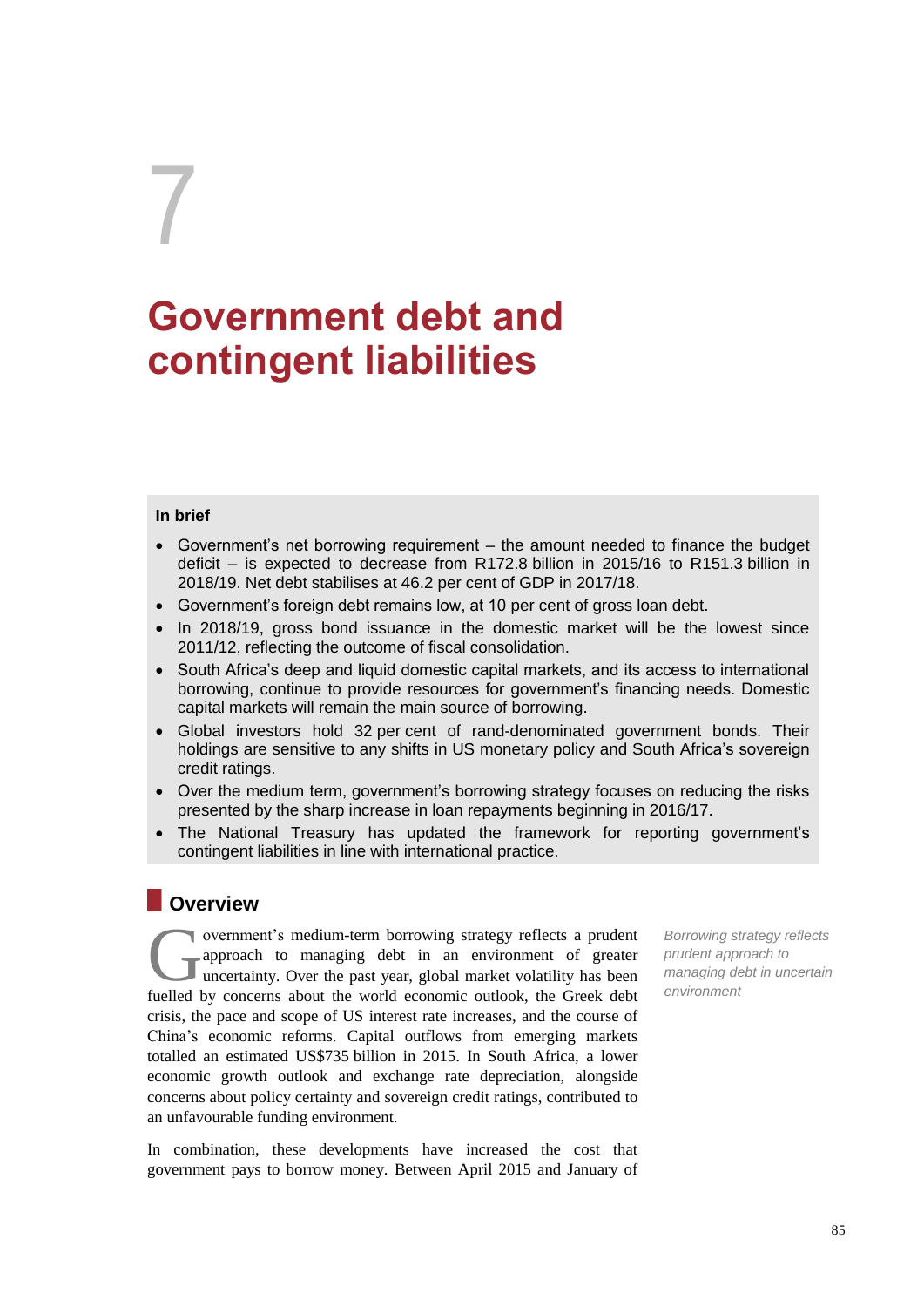this year, fixed-rate government bond yields rose by an average of 136 basis points, partly reflecting a higher risk premium on state debt. Yields, which spiked in December 2015, have stabilised at a higher level, meaning that government borrowing costs will be elevated in 2016.



**Figure 7.1 Fixed-rate government bond yield curve movement**

*Source: Bloomberg*

#### **Domestic debt markets**

While government maintained the required level of borrowing over the past year, volatility took its toll on debt markets.

In 2015/16, demand for Treasury bills was lower relative to 2014/15, with auction shortfalls of R16 billion by the end of 2015. Weaker demand was also evident in inflation-linked bond auctions, which were R1.4 billion lower than targeted over the same period. Fixed-rate government bond auctions, however, were well supported by both domestic and international investors, and will be used to make up the shortfall from inflation-linked bond auctions. The shortfalls arising from weak demand for Treasury bills will be recovered from the remaining auctions and borrowing from the Corporation for Public Deposits.

International investor participation in South African rand-denominated bonds remained resilient, though less so compared with the previous year.

|                              | -    |      |      |      |      |      |  |
|------------------------------|------|------|------|------|------|------|--|
| Percentage of total          | 2010 | 2011 | 2012 | 2013 | 2014 | 2015 |  |
| <b>Non-residents</b>         | 21.8 | 29.1 | 35.9 | 36.4 | 36.0 | 32.4 |  |
| <b>Residents</b>             | 78.2 | 70.9 | 64.1 | 63.6 | 64.0 | 67.6 |  |
| Pension funds                | 36.5 | 33.0 | 29.8 | 29.1 | 31.7 | 30.7 |  |
| Monetary institutions        | 17.7 | 16.3 | 17.0 | 14.6 | 14.7 | 17.6 |  |
| <b>Insurers</b>              | 14.1 | 11.6 | 9.4  | 8.6  | 8.2  | 8.3  |  |
| Other financial institutions | 8.1  | 8.0  | 5.8  | 8.2  | 8.7  | 10.3 |  |
| Other                        | 1.8  | 2.0  | 2.1  | 3.1  | 0.7  | 0.7  |  |
|                              |      |      |      |      |      |      |  |

*Source: Share Transactions Totally Electronic (STRATE)*

Non-residents increased their total holdings of local currency bonds to R450.1 billion in 2015, a net purchase of R1.2 billion relative to the net of

*Demand for Treasury bills and inflation-linked bonds in 2015/16 was lower relative to previous year*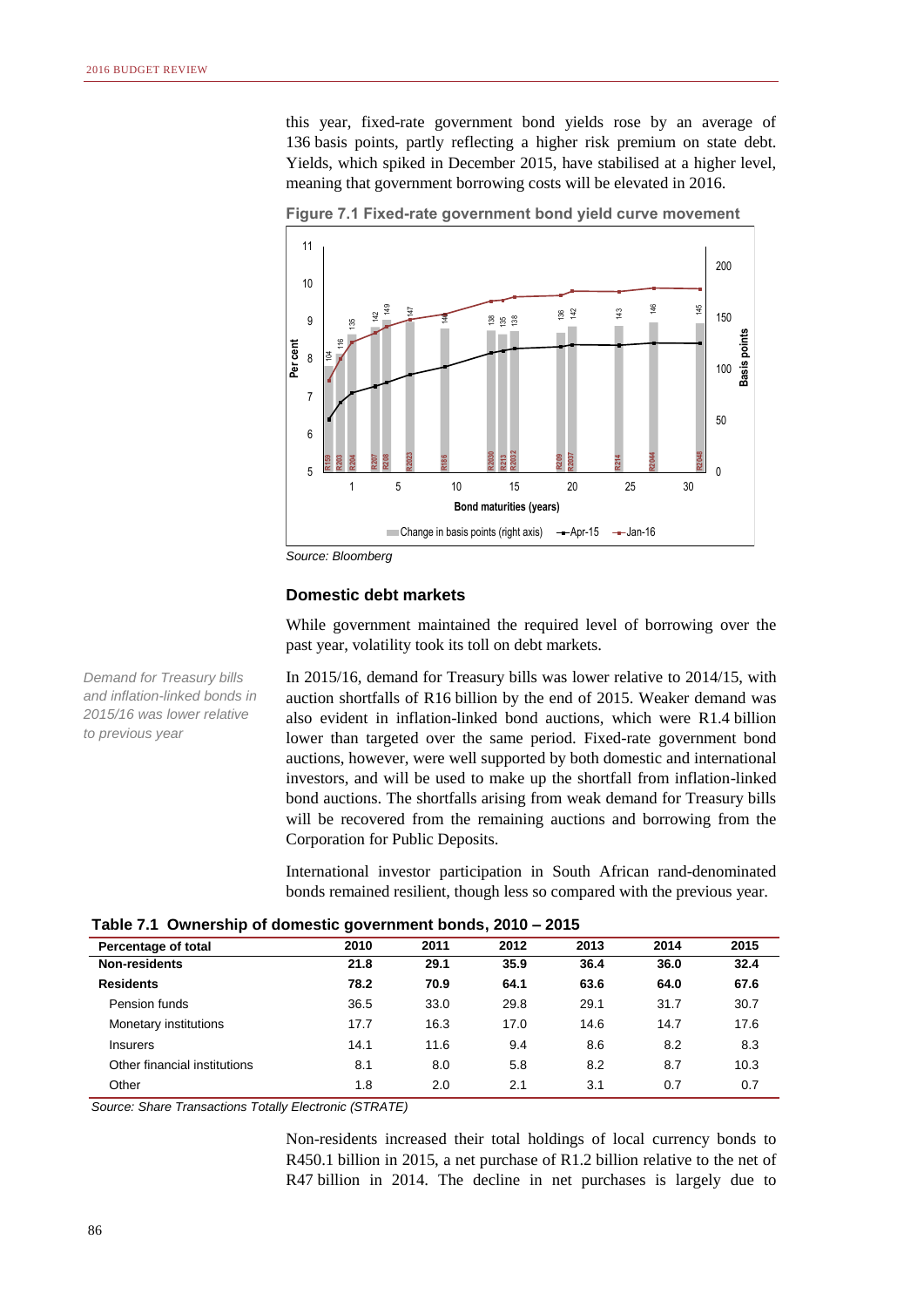increasing risk aversion towards developing economies. At the end of 2015, global investors held about 32 per cent of government's randdenominated bonds, down from 36 per cent a year earlier. Domestic buyers continued to purchase government bonds, illustrating the depth and liquidity of South Africa's capital markets.

#### **Managing risks**

The main risks to government's borrowing programme are as follows:

- Rising interest rates and bond yields. The Reserve Bank, noting the deteriorating inflation outlook, has raised interest rates by 100 basis points since July 2015. If inflationary pressures continue during 2016, investors will demand higher yields to compensate for inflation risk. In addition, any deterioration in South Africa's sovereign credit ratings would increase bond yields. Standard & Poor's and Fitch Ratings currently rate South Africa at one notch above sub-investment grade for foreign-currency denominated debt, with a negative and stable outlook respectively. Moody's is two notches higher, with a negative outlook.
- Volatile capital flows. Interest rate hikes by the US Federal Reserve could reduce capital flows to developing countries, resulting in further depreciation of the rand-dollar exchange rate, as well as reduced demand and the re-pricing of government debt at a higher level.
- Economic growth and the fiscal position. Continued deterioration of the economic outlook or the fiscal position, or accelerated funding difficulties at state-owned companies, could increase both the level and cost of borrowing.

Government actively manages these risks. The borrowing programme is underpinned by strategic benchmarks for refinancing, interest, inflation and currency risks. As shown in Table 7.2, the debt portfolio remains well within prudent ranges and limits.

*A deterioration in sovereign credit ratings would increase bond yields*

*Debt portfolio well within prudent ranges and limits*

|                                                                                                          | Range or limits  |                   |              |  |  |
|----------------------------------------------------------------------------------------------------------|------------------|-------------------|--------------|--|--|
| Benchmark description <sup>1</sup>                                                                       | <b>Benchmark</b> | <b>March 2015</b> | January 2016 |  |  |
| Short-term debt maturing in 12 months (Treasury bills) as a share of<br>total domestic debt <sup>2</sup> | 15%              | 12.6%             | 12.0%        |  |  |
| Long-term debt maturing in 5 years as a share of fixed-rate and<br>inflation-linked bonds                | 25%              | 21.0%             | 14.8%        |  |  |
| Inflation-linked bonds as a share of total domestic debt                                                 | 20-25%           | 22.4%             | 23.0%        |  |  |
| Foreign debt as a share of total government debt                                                         | 15%              | 9.3%              | 10.7%        |  |  |
| Weighted term-to-maturity of fixed-rate bonds plus Treasury bills (in<br>years)                          | $10 - 14$        | 11.6              | 12.6         |  |  |
| Weighted term-to-maturity of inflation-linked bonds (in years)                                           | $14 - 17$        | 15.0              | 14.9         |  |  |
| Weighted term-to-maturity of total government debt (in years)                                            |                  | 12.3              | 12.7         |  |  |

#### **Table 7.2 Performance against strategic portfolio risk benchmarks**

*1. Government uses the best-practice benchmarks of the World Bank*

*2. Excludes borrowing from the Corporation for Public Deposits*

*Source: National Treasury*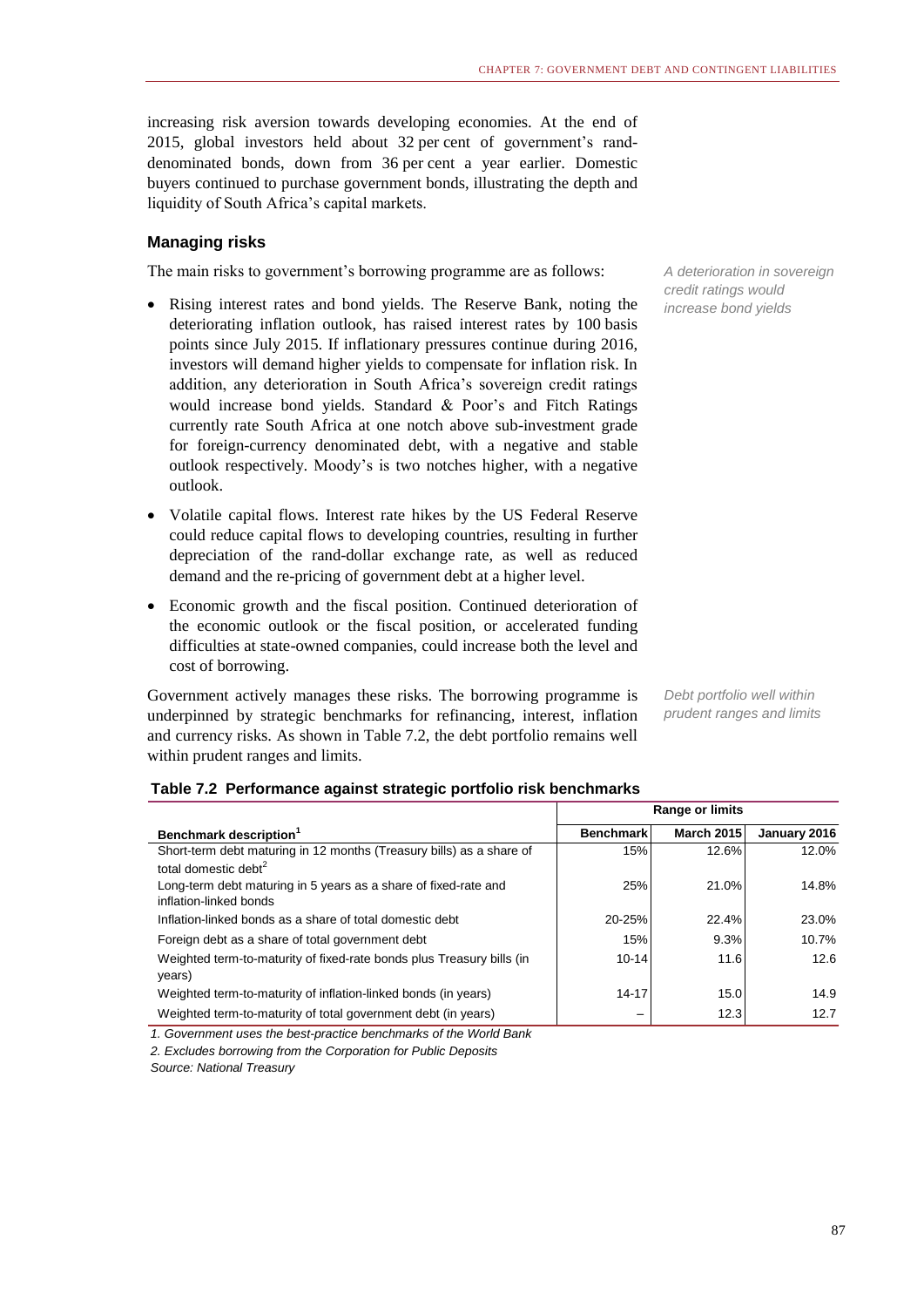*Borrowing strategy maintains broad range of funding options*

*Small share of borrowing financed through short-term debt*

# **Medium-term borrowing strategy**

Government's medium-term borrowing strategy takes a risk-sensitive approach to financing debt over the next three years. In addition to benchmarking, the strategy maintains a broad range of funding options in the domestic and global markets. It includes measures to manage refinancing risk – the risk that the state will not be able to raise money to repay debt, or will have to do so at a higher cost – by adjusting the composition and maturity of the debt portfolio.

A small proportion of government borrowing is financed through shortterm debt with maturities of less than a year – bought mainly by banks to meet their prescribed liquid asset requirements. Government also maintains a bond-switch programme that exchanges short- for longer-term debt to ease pressure on targeted areas of the loan-redemption profile. Through the foreign-borrowing programme, government partially finances the state's foreign-currency commitments and maintains benchmarks in major currencies.

#### **Financing the borrowing requirement**

*Over medium term, borrowing requirement will decline to R151.3 billion*

In 2015/16, government's net borrowing requirement – the amount needed to finance the budget deficit – will total R172.8 billion, marginally lower than projected in the 2015 Budget. The borrowing requirement for 2016/17 is expected to amount to R156.3 billion, declining to R151.3 billion in 2018/19. In addition, government will borrow R191.7 billion over the medium term to finance debt due (loan redemptions).

#### **Table 7.3 Financing of national government borrowing requirement,<sup>1</sup> 2014/15 – 2018/19**

|                                                 | 2014/15        | 2015/16       |                | 2016/17  | 2017/18                      | 2018/19  |
|-------------------------------------------------|----------------|---------------|----------------|----------|------------------------------|----------|
| R million                                       | <b>Outcome</b> | <b>Budget</b> | <b>Revised</b> |          | <b>Medium-term estimates</b> |          |
| Main budget balance <sup>2</sup>                | -166 580       | -173 054      | -172 799       | -156 342 | $-157396$                    | -151 337 |
| <b>Financing</b>                                |                |               |                |          |                              |          |
| Domestic short-term loans (net)                 | 9 5 6 9        | 13 000        | 13 000         | 25 000   | 33 000                       | 23 000   |
| Treasury bills                                  | 10 011         | 13 000        | 7 5 5 7        | 25 000   | 33 000                       | 23 000   |
| <b>Corporation for Public Deposits</b>          | $-442$         |               | 5443           |          |                              |          |
| Domestic long-term loans (net)                  | 157 014        | 144 809       | 144 457        | 116 200  | 106 681                      | 107 850  |
| Market loans (gross)                            | 192 414        | 172 500       | 174 979        | 174 000  | 165 500                      | 160 500  |
| Loans issued for switches <sup>3</sup>          | $-1160$        |               | $-2479$        |          |                              |          |
| Redemptions                                     | $-34240$       | $-27691$      | $-28043$       | $-57800$ | $-58819$                     | $-52650$ |
| Foreign loans (net)                             | 8 3 6 1        | 7797          | 12 372         | 7811     | 17914                        | 19 566   |
| Market loans (gross)                            | 22 952         | 11 530        | 16 220         | 23 205   | 22 635                       | 21 900   |
| Redemptions (including revaluation<br>of loans) | $-14591$       | $-3733$       | $-3848$        | $-15394$ | -4 721                       | $-2334$  |
| Change in cash and other balances <sup>4</sup>  | $-8364$        | 7448          | 2970           | 7 3 3 1  | -199                         | 921      |
| Cash balances                                   | $-5838$        | 3662          | $-7655$        | 3 2 3 0  | -4 342                       | $-3006$  |
| Other balances <sup>5</sup>                     | $-2526$        | 3786          | 10 625         | 4 101    | 4 1 4 3                      | 3927     |
| Total                                           | 166 580        | 173 054       | 172 799        | 156 342  | 157 396                      | 151 337  |

*1. A longer time series is presented in Table 1 of the statistical tables at the back of the Budget Review*

*2. A negative number reflects a deficit*

*3. Net of loans issued and redeemed in switch transactions*

*4. A negative value indicates an increase in cash balances. A positive value indicates that cash is used to finance part of the borrowing requirement*

*5. Net movement in national departments' bank balances due to differences between funds requested and actual cash flows*

*Source: National Treasury*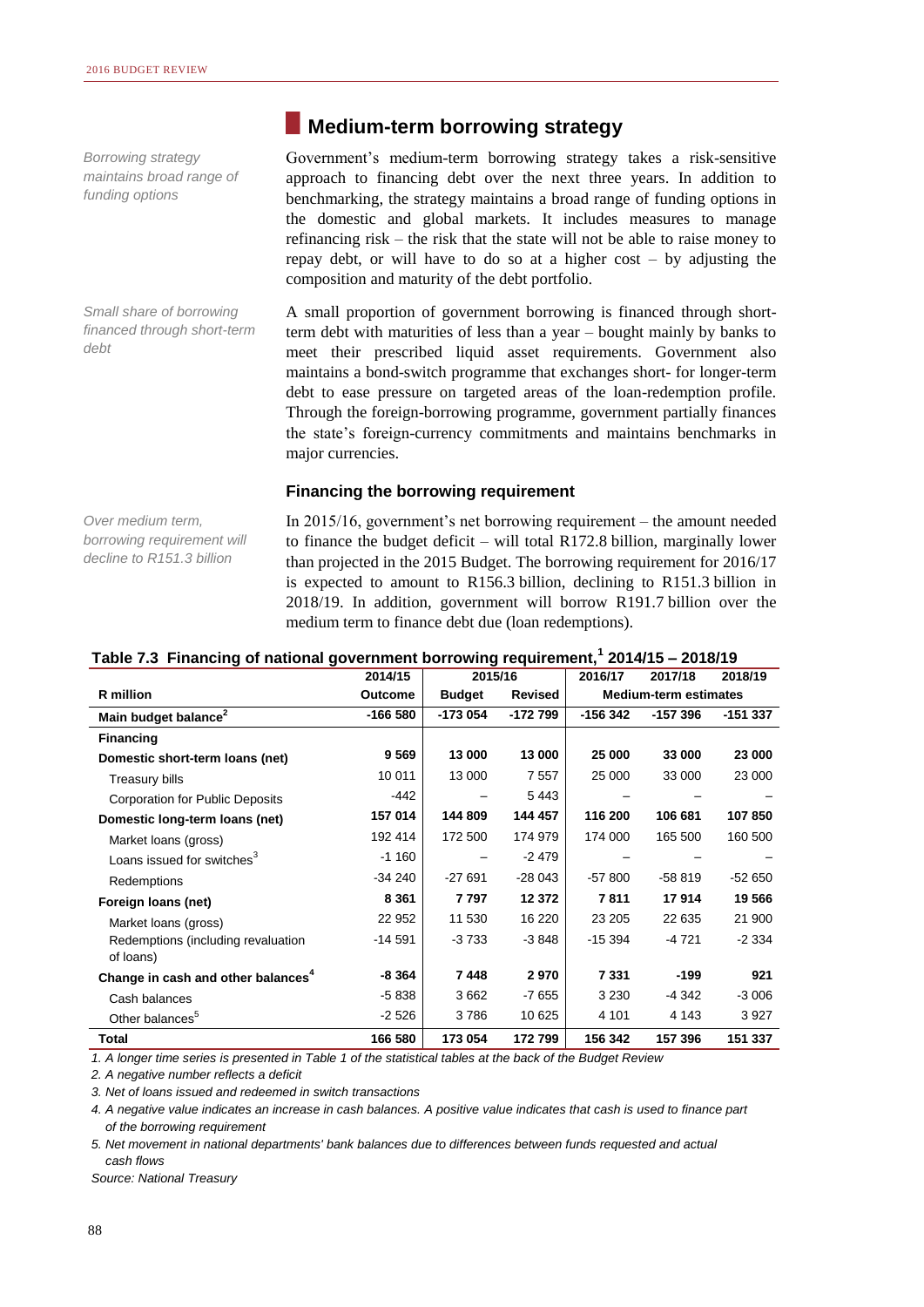Domestic short-term debt is made up of Treasury bills and borrowing from the public sector through the Corporation for Public Deposits. Domestic long-term loans consist of fixed-rate, inflation-linked and RSA retail savings bonds with maturities up to 35 years, and are mainly held by pension funds and other long-term investors to cover their future commitments.

#### *Domestic short-term borrowing*

Net short-term loans will increase from R13 billion in 2015/16 to an annual average of R27 billion over the medium term. This increase is in line with government's strategy to use surplus cash to temporarily pay down short-term borrowing in 2014/15 and 2015/16, and to increase borrowing when needed to finance loan redemptions. Short-term financing will focus on Treasury bills, bringing the outstanding stock to R234.8 billion by the end of 2016/17.

Provinces and state-owned companies are required to invest their surplus cash in the Corporation for Public Deposits. Borrowing from the corporation is actively monitored and aligned with government's cash requirements to ensure the effective use and investment of the surplus.

*Increase in supply of Treasury bills over medium term* 

|                                                  |         | 2015/16    |                | 2016/17    |                | 2015/16               | 2016/17 |
|--------------------------------------------------|---------|------------|----------------|------------|----------------|-----------------------|---------|
|                                                  | Opening |            | <b>Closing</b> |            | <b>Closing</b> | <b>Weekly auction</b> |         |
| R million                                        | balance | Net change | balance        | Net change | balance        | estimates             |         |
| <b>Corporation for</b><br><b>Public Deposits</b> | 21 370  | 5443       | 26 813         | -          | 26813          |                       |         |
| <b>Treasury bills</b>                            | 202 217 | 7557       | 209 774        | 25 000     | 234 774        | 7370                  | 7811    |
| $91$ -day                                        | 33 205  | $-321$     | 32 884         | 331        | 33 215         | 2555                  | 2555    |
| $182$ -day                                       | 46 090  | $-135$     | 45 955         | 5 0 31     | 50 986         | 1845                  | 1961    |
| $273$ -day                                       | 56 330  | 3 1 8 0    | 59 510         | 7 180      | 66 690         | 1560                  | 1 7 1 0 |
| $364$ -day                                       | 66 592  | 4833       | 71 425         | 12 458     | 83 883         | 1410                  | 1585    |
| Total                                            | 223 587 | 13 000     | 236 587        | 25 000     | 261 587        |                       |         |

|  | Table 7.4 Domestic short-term borrowing, 2015/16 - 2016/17 |  |  |  |
|--|------------------------------------------------------------|--|--|--|
|--|------------------------------------------------------------|--|--|--|

*Source: National Treasury*

#### *Domestic long-term borrowing*

New issuances in domestic capital markets will decrease marginally to R174 billion in 2016/17 from R175 billion in 2015/16, before declining to R160.5 billion in 2018/19 in line with an improved budget balance. This will be the lowest bond issuance in the domestic market since 2011/12. Issuance will be concentrated in longer maturities and fixed-rate bonds, with only about 20 per cent of issuance in inflation-linked bonds.

Current weekly nominal fixed-rate bond auction levels will be maintained in 2016/17. Inflation-linked bond auction levels will vary depending on the level of take-up of non-competitive fixed-rate bond auctions. Noncompetitive auctions, which follow competitive auctions, give successful bidders an option to take up an additional 50 per cent of their allocation within 48 hours. It is expected that R33 billion in 2015/16, or about 18.9 per cent of total issuance in bonds, will be raised through noncompetitive auctions.

Since 2013/14, government has introduced five new fixed-rate bonds and two new inflation-linked bonds. To continue broadening funding options, a new 13-year maturity inflation-linked bond will be introduced in 2016/17.

*Domestic bond issuance in 2018/19 lowest since 2011/12*

*New 13-year maturity inflation-linked bond introduced in 2016/17*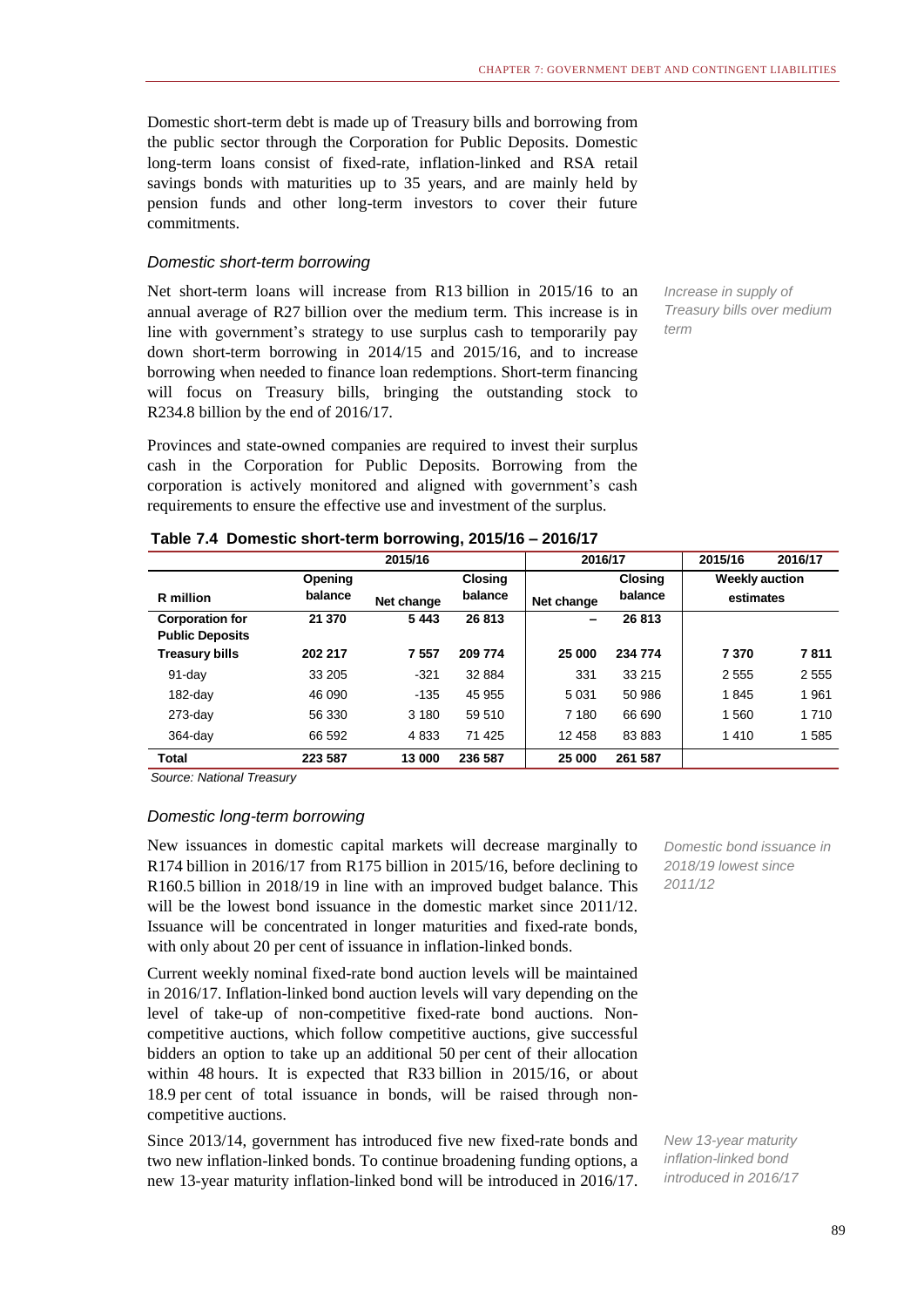No new fixed-rated bonds will be introduced in 2016/17. Issuance will be concentrated in recently introduced bonds to allow the amounts outstanding on these bonds to increase and improve liquidity.

**As of 31 January 2016 R million Fixed-rate<sup>1</sup> 119 667 8.9** R186 (10.5%; 2025/26/27) 32 8.2 165 705 R2030 (8%; 2030) 17 730 8.6 85 102 R213 (7%; 2031) 3 956 8.8 90 091 R2032 (8.25%; 2032) 17 076 8.9 62 549 R2035 (8.88%; 2035) 16 624 9.2 17 246 R2037 (8.5%; 2037) 14 540 9.0 74 539 R2040 (9%; 2040) 7 317 9.1 7 420 R2044 (8.75%; 2043/44/45) 20 359 9.2 50 604 R2048 (8.75%; 2047/48/49) 20 075 9.1 100 041 Retail 1958 **8 163 Inflation-linked<sup>2</sup> 26 059 1.9** I2025 (2%; 2025) 2 458 1.6 33 882 I2033 (1.88%; 2033) 5 214 1.9 5 289 I2038 (2.25%; 2038) 3 783 1.8 37 069 I2046 (2.5%; 2046) 6 204 1.9 24 387 I2050 (2.5%; 2049/50/51) 8 297 2.0 38 061 Retail 103 **430 Total 145 726 Cash value Average yield % Outstanding value**

**Table 7.5 Domestic long-term borrowing, 2015/16**

*1. Includes non-competitive auction allocations of R25.6 billion*

*2. Outstanding value is revalued using the relevant reference consumer price index Source: National Treasury*

*Bond-switch programme has lowered redemptions by R103 billion over four years* 

Domestic bond redemptions will increase sharply from R28 billion in 2015/16 to R57.8 billion in 2016/17, averaging R63 billion in each of the subsequent four years. As Figure 7.2 shows, the bond-switch programme has successfully lowered total redemptions over the 2017/18 – 2020/21 period by R103 billion.

#### **Figure 7.2 Domestic government bond maturities,**



*Source: National Treasury*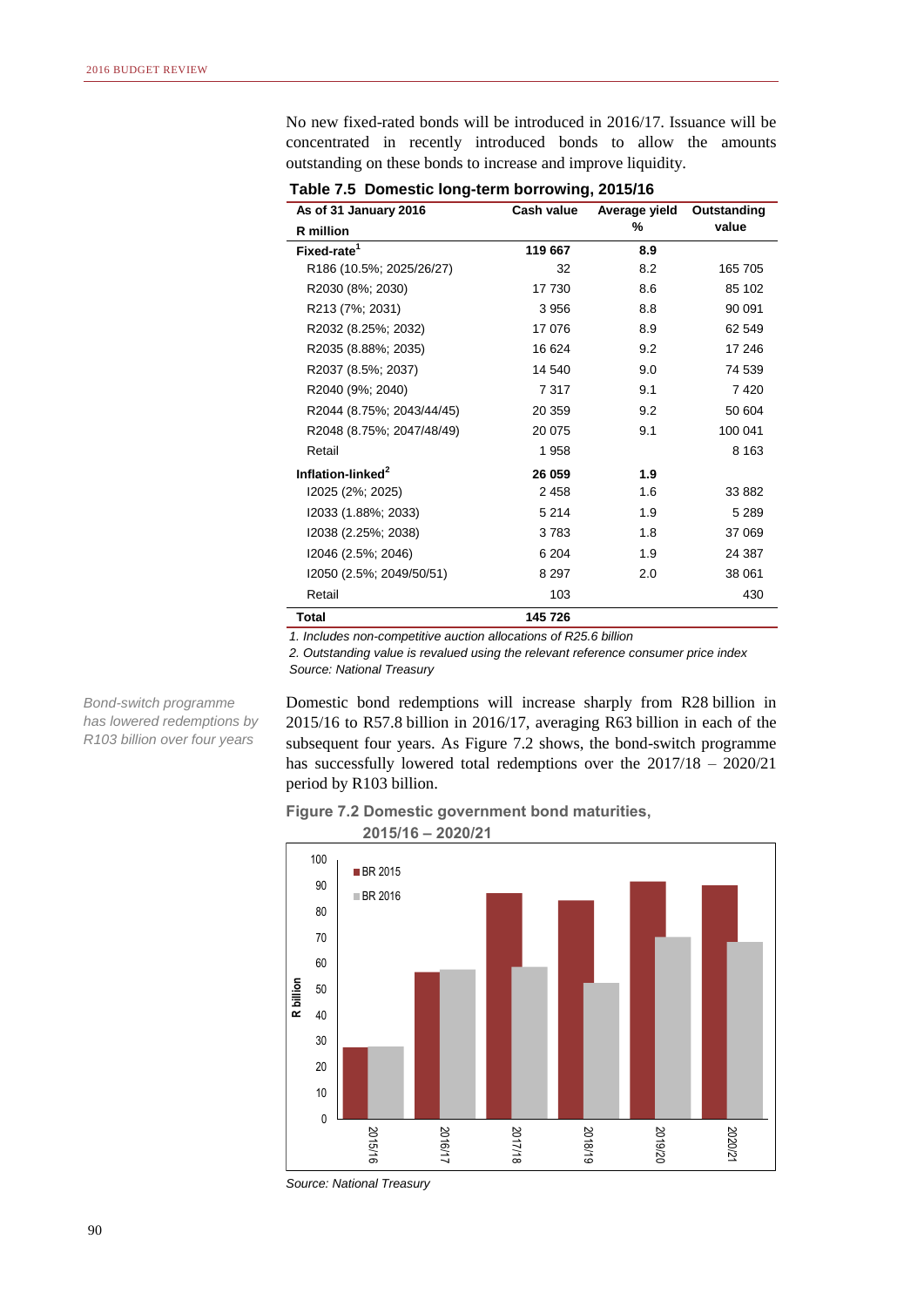During 2015/16, investments in RSA retail savings bonds amounted to R2.1 billion, of which R1 billion were reinvestments of maturing bonds and capitalised interest. As at 31 January 2016, a total of R8.6 billion was invested in these bonds. In 2016/17, government will introduce new retail bond products to allow for a top-up bond with regular deposits and tax-free savings.

| Table 7.6 Interest rates, RSA retail savings bonds, February 2016 |  |  |
|-------------------------------------------------------------------|--|--|
|-------------------------------------------------------------------|--|--|

| Percentage        | <b>Bond maturity</b> |        |         |  |  |  |  |
|-------------------|----------------------|--------|---------|--|--|--|--|
| <b>Fixed-rate</b> | 2-year               | 3-year | 5-year  |  |  |  |  |
|                   | 9.25                 | 9.50   | 10.00   |  |  |  |  |
| Inflation-linked  | 3-year               | 5-year | 10-year |  |  |  |  |
|                   | 1.50                 | 1.75   | 2.00    |  |  |  |  |

*Source: National Treasury*

#### *International borrowing*

During the remainder of 2015/16, government plans to raise the equivalent of US\$1 billion in global capital markets. If market conditions are not conducive, issuances will be postponed to 2016/17. In the meantime, foreign-currency commitments are financed from government's foreignexchange deposits held at the Reserve Bank. Over the medium term, government intends to borrow the equivalent of about US\$4.5 billion to cover its total foreign-currency commitments of US\$6.4 billion in global markets. The rest will be financed through foreign-exchange purchases.

*Over medium term, government to borrow equivalent of US\$4.5 billion in global capital markets*

#### **Cash balances**

Government's total cash holdings, which consist of deposits held at commercial banks and the Reserve Bank, will total R197.4 billion by the end of 2015/16, decreasing marginally to R194.2 billion in 2016/17.

*Cash balances decrease marginally to R194.2 billion in 2016/17*

#### **Table 7.7 Change in cash balances, 2014/15 – 2018/19**

|                                                                                           | 2014/15        | 2015/16       |                | 2016/17                      | 2017/18 | 2018/19 |
|-------------------------------------------------------------------------------------------|----------------|---------------|----------------|------------------------------|---------|---------|
| <b>R</b> million                                                                          | <b>Outcome</b> | <b>Budget</b> | <b>Revised</b> | <b>Medium-term estimates</b> |         |         |
| <b>Rand currency</b>                                                                      |                |               |                |                              |         |         |
| <b>Opening balance</b>                                                                    | 120 807        | 112 157       | 120 304        | 115 657                      | 112 157 | 112 157 |
| <b>Closing balance</b>                                                                    | 120 304        | 112 157       | 115 657        | 112 157                      | 112 157 | 112 157 |
| of which:                                                                                 |                |               |                |                              |         |         |
| Tax and loan accounts                                                                     | 53 147         | 45 000        | 48 500         | 45 000                       | 45 000  | 45 000  |
| Change in rand cash balance <sup>1</sup><br>(opening less closing balance)                | 503            |               | 4647           | 3500                         |         |         |
| Foreign currency <sup>2</sup>                                                             |                |               |                |                              |         |         |
| <b>Opening balance</b>                                                                    | 63 087         | 69890         | 69 4 28        | 81 730                       | 82 000  | 86 342  |
| <b>Closing balance</b>                                                                    | 69 4 28        | 66 228        | 81 730         | 82 000                       | 86 342  | 89 348  |
| US\$ equivalent                                                                           | 8231           | 7779          | 8 3 6 2        | 7633                         | 7666    | 7 700   |
| Change in foreign currency<br>cash balance <sup>1</sup><br>(opening less closing balance) | -6 341         | 3662          | $-12302$       | $-270$                       | -4 342  | $-3006$ |
| Total change in cash balances <sup>1</sup>                                                | $-5838$        | 3662          | -7 655         | 3 2 3 0                      | -4 342  | $-3006$ |
| Total closing cash balance                                                                | 189732         | 178 385       | 197 387        | 194 157                      | 198 499 | 201 505 |

*1. A negative value indicates an increase in cash balances. A positive value indicates that cash is used to finance part of the borrowing requirement*

*2. Rand values at which foreign currency was purchased or borrowed*

*Source: National Treasury*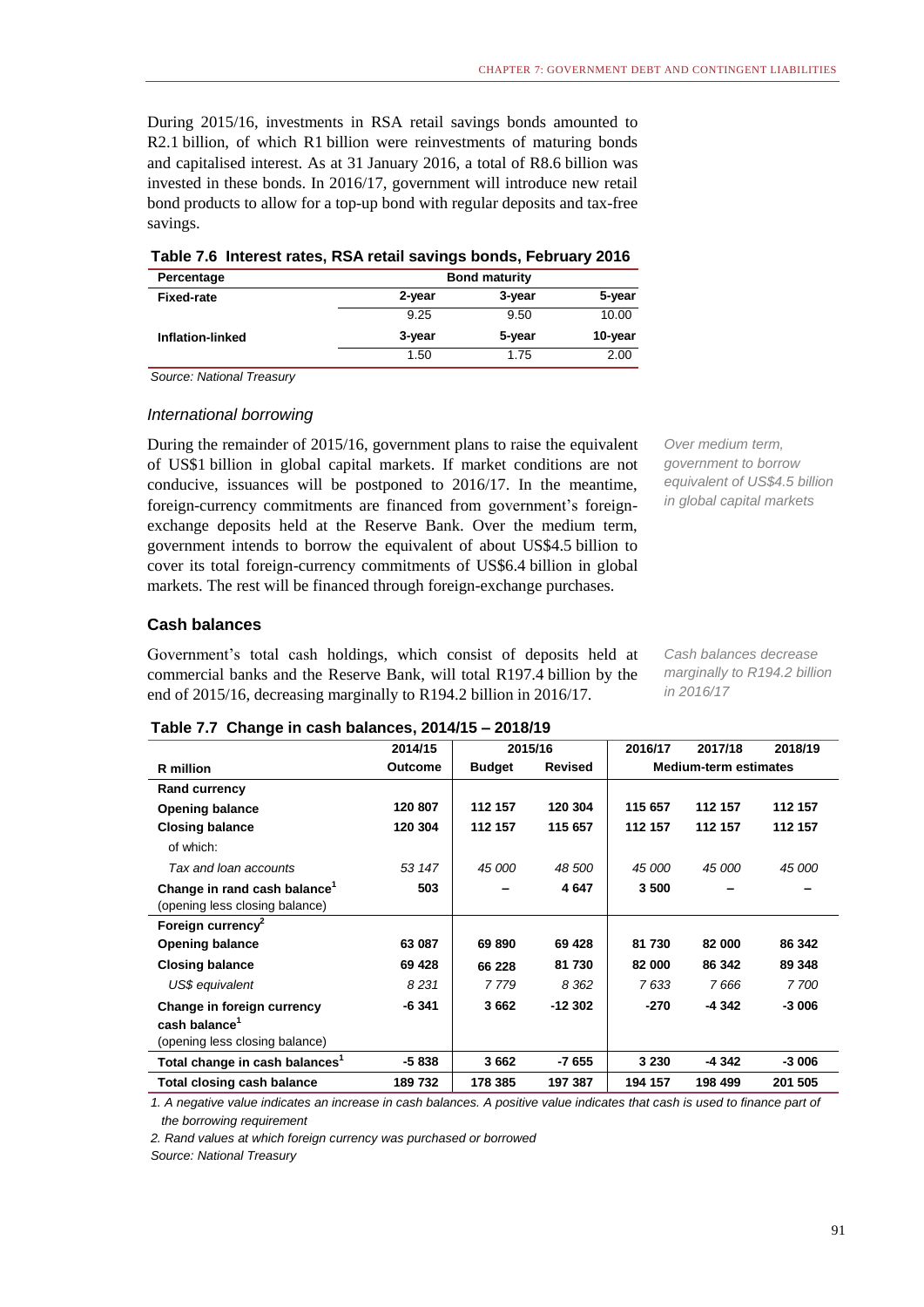In the current year, of the total, R138.9 billion are deposits made with the Reserve Bank to increase the level of official foreign-exchange reserves and are only available for use by government as bridging finance.

## **Debt and other government obligations**

Government monitors debt, cash balances and credit risk emanating from contingent liabilities – commitments that may give rise to financial obligations depending on the outcome of future events. These include *explicit* liabilities – guarantees or other formal obligations binding government to future financial commitments – and *implicit* liabilities, which emanate from the state's obligation to support entities deemed to be of national interest.

The National Treasury, working with the World Bank and International Monetary Fund (IMF), has updated the framework for reporting on contingent liabilities in line with international standards. The 2016 *Budget Review* includes two categories of obligations that were previously excluded: public-private partnerships (PPPs) and power-purchasing agreements.

Contingent liabilities vary considerably by callability, risk and default probabilities. They also differ in nature and purpose.

#### **National government debt**

Higher interest rates, rising inflation and the significant depreciation in the exchange rate, partially offset by higher cash balances, have resulted in higher net debt of R1.804 trillion in 2015/16 relative to the R1.781 trillion projected in the 2015 Budget. As the budget deficit improves over the medium term, net debt as a share of GDP is expected to stabilise at 46.2 per cent in 2017/18, compared to 43.7 per cent as projected in the 2015 Budget.

Government's foreign debt as a percentage of gross loan debt remains low, averaging 10 per cent over the medium term.

| End of period                     | 2012/13   | 2013/14        | 2014/15  | 2015/16         | 2016/17     | 2017/18                      | 2018/19     |  |  |
|-----------------------------------|-----------|----------------|----------|-----------------|-------------|------------------------------|-------------|--|--|
| R billion                         |           | <b>Outcome</b> |          | <b>Estimate</b> |             | <b>Medium-term estimates</b> |             |  |  |
| Domestic debt                     | 1 241.1   | 1441.1         | 1 632.1  | 1822.9          | 2 003.7     | 2 179.9                      | 2 3 5 2 .0  |  |  |
| Foreign debt <sup>2</sup>         | 124.6     | 143.7          | 166.8    | 232.8           | 229.9       | 242.7                        | 254.9       |  |  |
| Gross Ioan debt                   | 1 3 6 5.7 | 1 584.8        | 1798.9   | 2 0 5 5.7       | 2 2 3 3 . 6 | 2 4 2 2.6                    | 2 606.9     |  |  |
| Less: National Revenue Fund bank  | $-184.1$  | $-205.3$       | $-214.7$ | $-251.3$        | $-230.2$    | $-227.8$                     | $-224.6$    |  |  |
| balances                          |           |                |          |                 |             |                              |             |  |  |
| Net loan debt $3$                 | 1 181.6   | 1 379.5        | 1 584.2  | 1 804.4         | 2 003.4     | 2 194.8                      | 2 3 8 2 . 3 |  |  |
| As percentage of GDP:             |           |                |          |                 |             |                              |             |  |  |
| Gross loan debt                   | 41.0      | 43.9           | 46.8     | 50.5            | 50.9        | 51.0                         | 50.5        |  |  |
| Net loan debt                     | 35.5      | 38.2           | 41.2     | 44.3            | 45.7        | 46.2                         | 46.2        |  |  |
| Foreign debt                      | 3.7       | 4.0            | 4.3      | 5.7             | 5.2         | 5.1                          | 4.9         |  |  |
| As percentage of gross loan debt: |           |                |          |                 |             |                              |             |  |  |
| Foreign debt                      | 9.1       | 9.1            | 9.3      | 11.3            | 10.3        | 10.0                         | 9.8         |  |  |

**Table 7.8 Total national government debt,<sup>1</sup>2012/13 – 2018/19**

*1. A longer time series is given in Table 10 of the statistical tables at the back of the Budget Review*

*2. Estimates include revaluation based on National Treasury's projections of exchange rates*

*3. Net loan debt is calculated taking into account the bank balances of the National Revenue Fund (balances of government's accounts with the Reserve Bank and commercial banks)*

*Source: National Treasury*

*PPPs and power-purchase agreements now included in contingent liabilities*

*Net debt as share of GDP to stabilise at 46.2 per cent over medium term*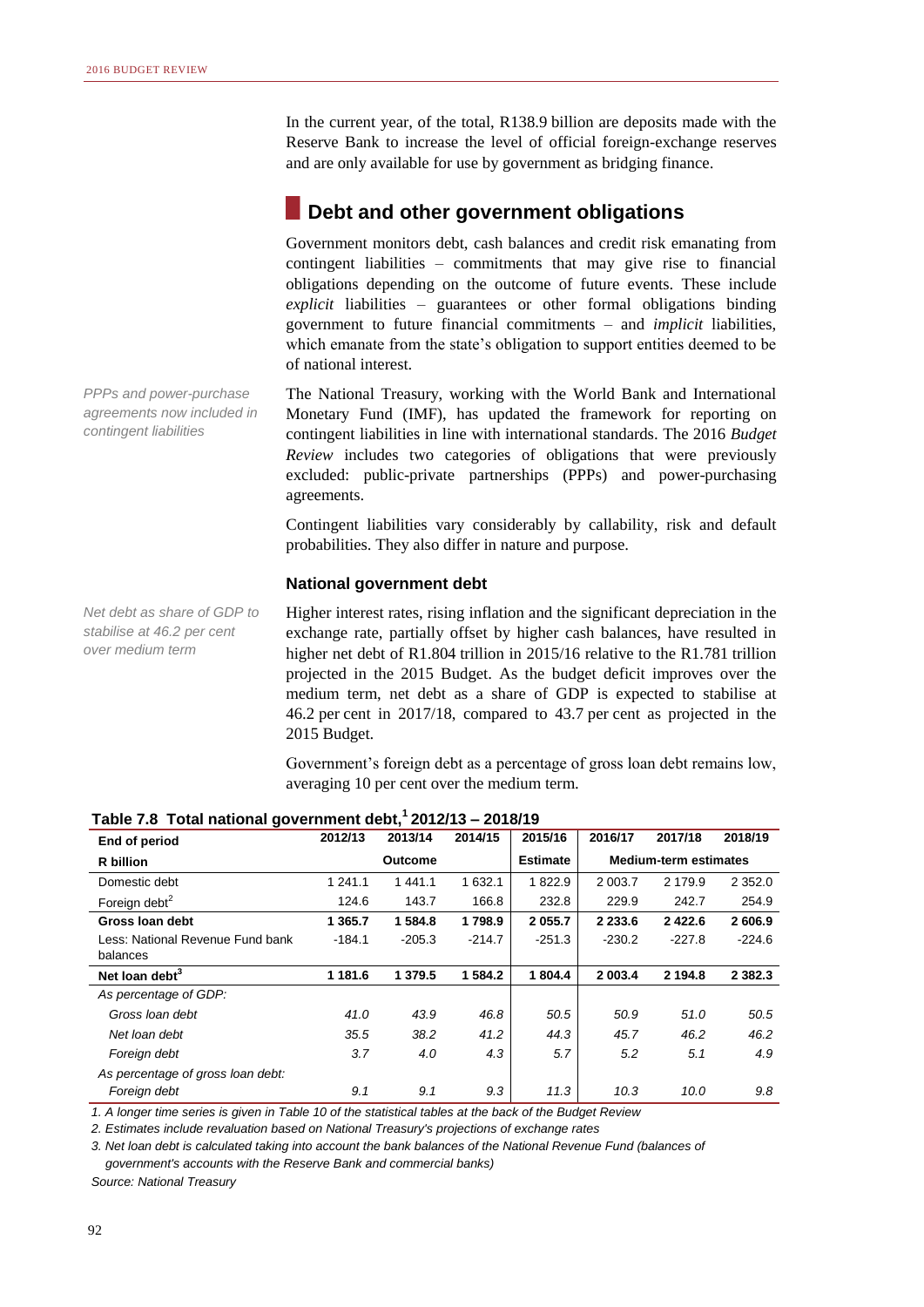Table 7.9 shows the composition of domestic debt by various instruments. Over the medium term, in line with government's funding strategy, shortterm debt will stabilise at 13.5 per cent as a share of total domestic debt.

| End of period                            | 2012/13 | 2013/14        | 2014/15   | 2015/16         | 2016/17 | 2017/18                      | 2018/19    |  |
|------------------------------------------|---------|----------------|-----------|-----------------|---------|------------------------------|------------|--|
| R billion                                |         | <b>Outcome</b> |           | <b>Estimate</b> |         | <b>Medium-term estimates</b> |            |  |
| <b>Short-term loans</b>                  | 190.9   | 214.1          | 223.6     | 236.5           | 261.5   | 294.6                        | 317.5      |  |
| Shorter than 91-days <sup>1</sup>        | 19.0    | 21.8           | 21.4      | 26.8            | 26.8    | 26.8                         | 26.8       |  |
| 91-day                                   | 45.3    | 42.9           | 33.2      | 32.8            | 33.2    | 33.2                         | 33.2       |  |
| $182$ -day                               | 38.2    | 42.4           | 46.1      | 45.9            | 50.9    | 55.9                         | 59.4       |  |
| $273$ -day                               | 43.9    | 49.3           | 56.3      | 59.5            | 66.7    | 78.2                         | 86.3       |  |
| $364$ -day                               | 44.5    | 57.7           | 66.6      | 71.5            | 83.9    | 100.5                        | 111.8      |  |
| Long-term loans                          | 1 050.2 | 1 227.0        | 1 408.5   | 1 586.4         | 1742.2  | 1885.3                       | 2 0 3 4 .5 |  |
| Fixed-rate                               | 793.3   | 917.7          | 1 0 3 9.8 | 1 158.3         | 1 281.8 | 1 365.3                      | 1451.0     |  |
| Inflation-linked <sup>2</sup>            | 244.5   | 298.7          | 358.7     | 418.9           | 450.8   | 509.3                        | 571.7      |  |
| Retail                                   | 11.3    | 9.5            | 9.0       | 9.0             | 9.4     | 10.5                         | 11.6       |  |
| Zero coupon                              | 1.0     | 1.0            | 0.9       | 0.1             | 0.1     | 0.1                          | 0.1        |  |
| Other $3$                                | 0.1     | 0.1            | 0.1       | 0.1             | 0.1     | 0.1                          | 0.1        |  |
| Total                                    | 1 241.1 | 1441.1         | 1 632.1   | 1822.9          | 2 003.7 | 2 179.9                      | 2 3 5 2 .0 |  |
| As percentage of total<br>domestic debt: |         |                |           |                 |         |                              |            |  |
| Short-term loans                         | 15.4    | 14.9           | 13.7      | 13.0            | 13.1    | 13.5                         | 13.5       |  |
| Long-term loans                          | 84.6    | 85.1           | 86.3      | 87.0            | 86.9    | 86.5                         | 86.5       |  |

#### **Table 7.9 Composition of domestic debt by instrument, 2012/13 – 2018/19**

*1. Mainly borrowing from the Corporation for Public Deposits*

*2. Includes revaluation as a result of changes in inflation rates*

*3. Former regional authorities debt*

*Source: National Treasury*

#### **Government guarantees and exposure**

#### *Guarantees to state-owned companies*

Government issues guarantees to various state-owned companies. These guarantees will amount to R467 billion as at 31 March 2016. Of the total guarantee portfolio, 75 per cent are issued to Eskom and 8 per cent to the South African National Roads Agency Limited (SANRAL). In 2015/16, one new guarantee for R2.5 billion was issued to the South African Post Office (SAPO).

Only the portion of the guarantees that these companies have borrowed against  $-$  known as the exposure amount  $-$  is a contingent liability to government. Creditors can call on government to service or pay off the guaranteed debt on which an entity has defaulted.

Exposure amounts are projected to increase from R225.8 billion in 2014/15 to R258 billion as at 31 March 2016. Most of the increase is accounted for by Eskom (R18.6 billion), South African Airways (SAA) (R6 billion), the Land Bank (R3.2 billion), SANRAL (R2.6 billion) and SAPO (R1 billion). Eskom constitutes 65 per cent of the total exposure amount. Chapter 8 discusses government's prudent approach to issuing any further guarantees.

*Increased exposure from Eskom, SAA, the Land Bank, SANRAL and SAPO*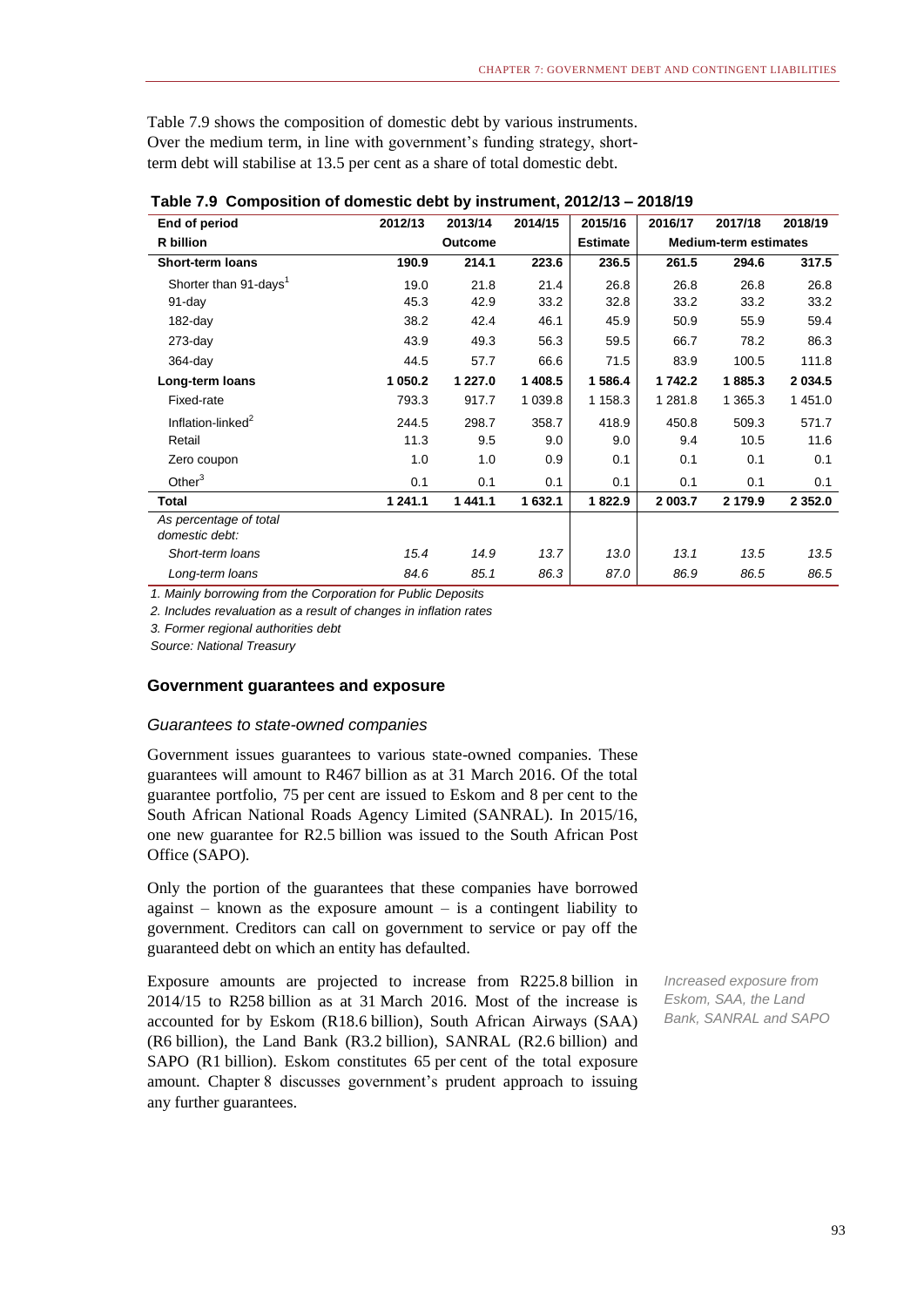|                                               | Table 7.10 Government guarantee exposure, 2013/14 = 2013/16<br>2013/14<br>2014/15 |                       |           |                       |                  |                       |  |  |  |  |  |
|-----------------------------------------------|-----------------------------------------------------------------------------------|-----------------------|-----------|-----------------------|------------------|-----------------------|--|--|--|--|--|
|                                               |                                                                                   |                       |           |                       |                  | 2015/16               |  |  |  |  |  |
| R billion                                     | <b>Guarantee</b>                                                                  | Exposure <sup>2</sup> | Guarantee | Exposure <sup>2</sup> | <b>Guarantee</b> | Exposure <sup>2</sup> |  |  |  |  |  |
| <b>State-owned companies</b>                  | 469.3                                                                             | 209.5                 | 462.4     | 225.8                 | 467.0            | 258.0                 |  |  |  |  |  |
| of which:                                     |                                                                                   |                       |           |                       |                  |                       |  |  |  |  |  |
| Eskom                                         | 350.0                                                                             | 125.1                 | 350.0     | 149.9                 | 350.0            | 168.5                 |  |  |  |  |  |
| <b>SANRAL</b>                                 | 38.9                                                                              | 23.9                  | 38.9      | 32.4                  | 38.9             | 35.0                  |  |  |  |  |  |
| Trans-Caledon Tunnel Authority                | 25.7                                                                              | 20.5                  | 25.6      | 20.8                  | 25.8             | 20.6                  |  |  |  |  |  |
| South African Airways                         | 7.9                                                                               | 5.0                   | 14.4      | 8.4                   | 14.4             | 14.4                  |  |  |  |  |  |
| Land and Agricultural Bank of<br>South Africa | 3.5                                                                               | 1.1                   | 6.6       | 2.1                   | 6.6              | 5.3                   |  |  |  |  |  |
| Development Bank of Southern<br>Africa        | 29.6                                                                              | 25.7                  | 12.9      | 4.1                   | 14.0             | 4.5                   |  |  |  |  |  |
| Transnet                                      | 3.5                                                                               | 3.8                   | 3.5       | 3.8                   | 3.5              | 3.8                   |  |  |  |  |  |
| Denel                                         | 1.9                                                                               | 1.9                   | 1.9       | 1.9                   | 1.9              | 1.9                   |  |  |  |  |  |
| South African Express                         | 0.5                                                                               | 0.5                   | 1.1       | 0.5                   | 1.1              | 1.1                   |  |  |  |  |  |
| South African Post Office                     |                                                                                   |                       | 1.9       | 0.3                   | 4.4              | 1.3                   |  |  |  |  |  |
| <b>Industrial Development Corporation</b>     | 2.1                                                                               | 0.5                   | 1.6       | 0.3                   | 2.1              | 0.3                   |  |  |  |  |  |
| Independent power producers                   |                                                                                   |                       |           |                       | 200.2            | 200.2                 |  |  |  |  |  |
| Public-private partnerships <sup>3</sup>      | 10.1                                                                              | 10.1                  | 10.1      | 10.1                  | 8.9              | 8.9                   |  |  |  |  |  |
| South African Reserve Bank                    |                                                                                   |                       | 7.0       |                       | 7.0              |                       |  |  |  |  |  |

#### **Table 7.10 Government guarantee exposure,<sup>1</sup> 2013/14 – 2015/16**

*1. A full list of guarantees is given in Table 11 of the statistical tables at the back of the Budget Review*

*2. Total amount of borrowing and accrued interest for the period made against the guarantee*

*3. This amount only includes the national and provincial public-private partnership agreements*

*Source: National Treasury*

#### *Reserve Bank guarantees*

*No exposure on Reserve Bank guarantee*

As part of the bailout of African Bank in 2014/15, the Reserve Bank provided support on the back of a government guarantee constituting an explicit contingent liability of R7 billion. The Reserve Bank has not realised any exposure against this guarantee.

#### *Guarantees to independent power producers*

*Probability of default on power-purchase agreements is low*

Power-purchase agreements between Eskom and independent power producers providing renewable energy are now categorised as contingent liabilities. This change adds about R200 billion to contingent liabilities in 2015/16. The agreements oblige Eskom to buy power from these producers over a 20-year period at a price agreed to by the National Energy Regulator of South Africa.

Government provides support in the form of guarantees to Eskom. In the event that Eskom is unable to purchase power as stipulated, government must buy the power on Eskom's behalf. The probability of default is low, since the regulator generally approves tariff increases that accommodate these agreements. However, significant deterioration in Eskom's financial position may increase government's risk exposure.

#### *Guarantees to public-private partnerships*

In PPPs, contingent liabilities only arise where contract termination would require the state to reimburse the private partner. In 2015/16, the inclusion of PPPs is expected to add about R9 billion to contingent liabilities, of which national PPPs account for 37 per cent and provincial PPPs 63 per cent. Given that none of the contingent liabilities in this category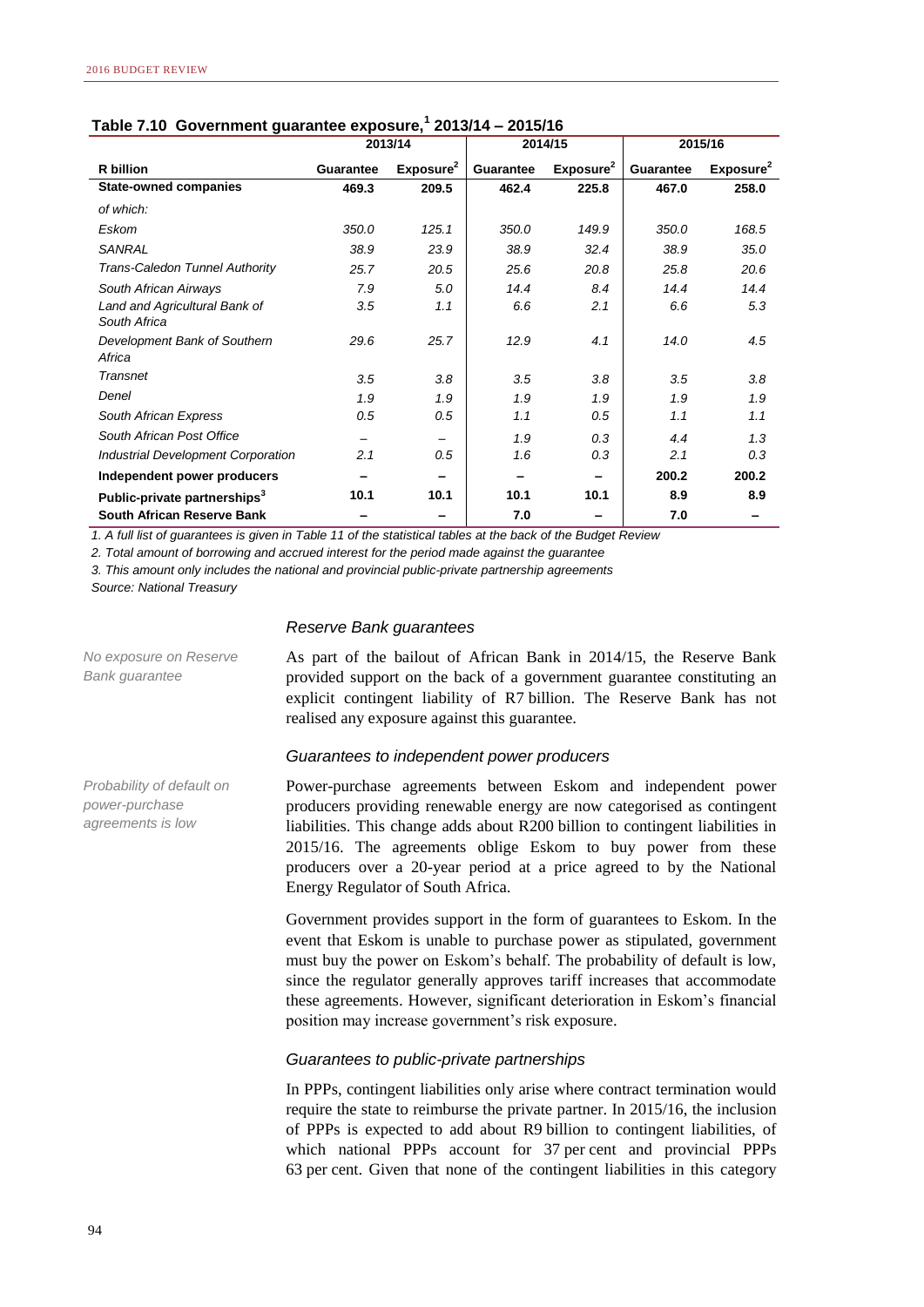have been realised since the first PPP contract was entered into, they are considered very low risk.

#### **Other contingent liabilities**

Government's other contingent liabilities include the actuarial deficits of social security funds – the difference between the claims owed by these entities and their total assets. Government commitments to the Export Credit Insurance Corporation of South Africa – the net underwriting exposure of the company and its total assets – also fall into this category, as do claims against government departments, and post-retirement medical assistance to government employees.

Other contingent liabilities are expected to amount to R286.1 billion in 2015/16, R33.5 billion higher than in 2014/15, due to an increase in claims by exporters and increased exposure of the Road Accident Fund. Over the medium term, these contingent liabilities are projected to increase to R323.1 billion.

#### **Provisions for multilateral institutions**

South Africa subscribes to shares issued by several multilateral institutions, including the African Development Bank, the World Bank, the IMF, the New Development Bank and the Multilateral Investment Guarantee Agency.

In the unlikely event that recapitalisation of one of the institutions is required, South Africa will be called on to make a payment proportionate to its shareholding. Government makes provision for this. During 2015/16, South Africa's quota in the IMF will increase by R26.5 billion, and its participation in the New Development Bank will add R9.7 billion to government provisions.

Net provisions are projected to decrease by R4 billion in 2015/16 due to an increase in investments held in these multilateral institutions. Over the medium term, net provisions will remain at about R49 billion.

#### **Net valuation profits and losses**

Government's largest contingent asset is the Gold and Foreign Exchange Contingency Reserve Account. It mainly reflects the net valuation profits earned and losses incurred on gold and foreign exchange reserves.

The balance on this account is split into transactions with a cash-flow and non-cash-flow valuation impact. Due to the depreciation of the rand, unrealised valuation gains are expected to amount to R341 billion by end-March 2016, an increase of R138 billion compared with 2014/15, with only R145 million in realised losses to be settled by government.

# **Summary**

Over the past year, global market volatility has led to large capital outflows and currency depreciation in developing economies, putting pressure on public borrowing and debt markets.

While South Africa's borrowing costs have increased as a result of these developments and a weaker economic outlook, government's debt metrics

*Higher exporter claims and Road Accident Fund exposure increased contingent liabilities*

*Unrealised valuation gains to amount to R341 billion by end-March 2016*